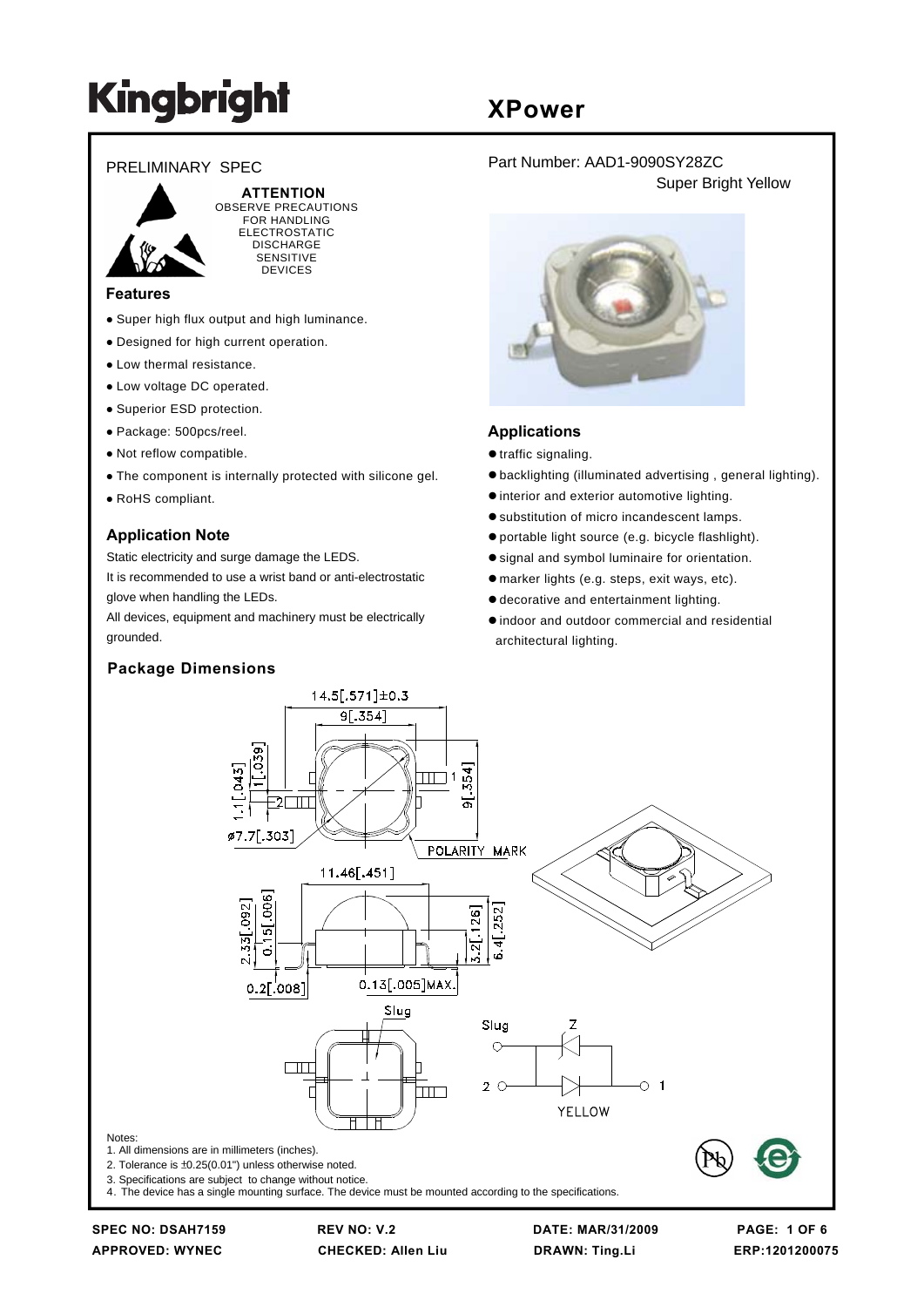#### **Selection Guide**

| Part No.        | <b>Dice</b>                  | Lens Type          | <b>luminous Intensity</b><br>lv(cd)@ 350 mA [2] |      | $\Phi$ v $(lm)$<br>@350mA [2] |      | Viewina<br>Angle [1] |
|-----------------|------------------------------|--------------------|-------------------------------------------------|------|-------------------------------|------|----------------------|
|                 |                              |                    | Min.                                            | Typ. | Min.                          | Typ. | 201/2                |
| AAD1-9090SY28ZC | Super Bright Yellow(AlGaInP) | <b>WATER CLEAR</b> | 8                                               | 11.5 | 25                            | 32   | $100^\circ$          |

Notes:

1. θ1/2 is the angle from optical centerline where the luminous intensity is 1/2 the optical centerline value.

2. Luminous intensity/ luminous Flux: +/-15%.

#### **Absolute Maximum Ratings at TA=25°C**

| <b>Parameter</b>                          | Symbol     | Value           | Unit |  |
|-------------------------------------------|------------|-----------------|------|--|
| Power dissipation                         | Pt         | 0.9             | W    |  |
| Junction temperature                      | TJ         | 110             | °C   |  |
| <b>Operating Temperature</b>              | Top        | $-40$ To $+100$ | °C   |  |
| Storage Temperature                       | Tstg       | $-40$ To $+100$ | °C   |  |
| DC Forward Current[1]                     | IF         | 350             | mA   |  |
| Peak Forward Current [2]                  | <b>IFM</b> | 500             | mA   |  |
| Thermal resistance [1]                    | Rth j-slug | 12              | °C/W |  |
| Electrostatic Discharge Threshold (HBM)   |            | 8000            | V    |  |
| 350°C For 3 Seconds<br>Iron Soldering [3] |            |                 |      |  |

Notes:

1. Results from mounting on MCPCB.

2. 1/10 Duty Cycle, 0.1ms Pulse Width.

3.1.29mm distance from solder joint to package.

### **Electrical / Optical Characteristics at TA=25°C**

| <b>Parameter</b>                                                                                                   | Symbol                 | Value  | Unit                  |  |
|--------------------------------------------------------------------------------------------------------------------|------------------------|--------|-----------------------|--|
| Wavelength at peak emission<br>$IF = 350mA$<br>[Typ.]                                                              | $λ$ peak               | 590    | nm                    |  |
| Dominant Wavelength IF=350mA [Typ.]                                                                                | $\lambda$ dom [1]      | 588    | nm                    |  |
| Spectral bandwidth at 50% THE MAX IF=350 mA [Typ.]                                                                 | Δλ                     | 20     | nm                    |  |
| Forward Voltage IF=350mA [Min.]                                                                                    |                        | 2.0    |                       |  |
| Forward Voltage IF=350mA<br>[Typ.]                                                                                 | VF [2]                 | 2.5    | $\vee$                |  |
| Forward Voltage IF=350mA [Max.]                                                                                    |                        | 3.0    |                       |  |
| Temperature coefficient of $\lambda$ peak<br>IF=350mA, -10 $^{\circ}$ C $\leq$ T $\leq$ 100 $^{\circ}$ C<br>[Typ.] | TC <sub>λ</sub> peak   | 0.09   | $nm$ <sup>o</sup> $C$ |  |
| Temperature coefficient of λdom<br>IF=350mA, -10°C≤T≤100°C<br>[Typ.]                                               | TCλdom                 | 0.06   | $nm$ <sup>o</sup> $C$ |  |
| Temperature coefficient of VF<br>IF=350mA, -10°C≤T≤100°C<br>[Typ.]                                                 | <b>TC</b> <sub>V</sub> | $-3.2$ | $mV$ <sup>o</sup> C   |  |

Notes:

1.Wavelength: +/-1nm.

2. Forward Voltage: +/-0.1V.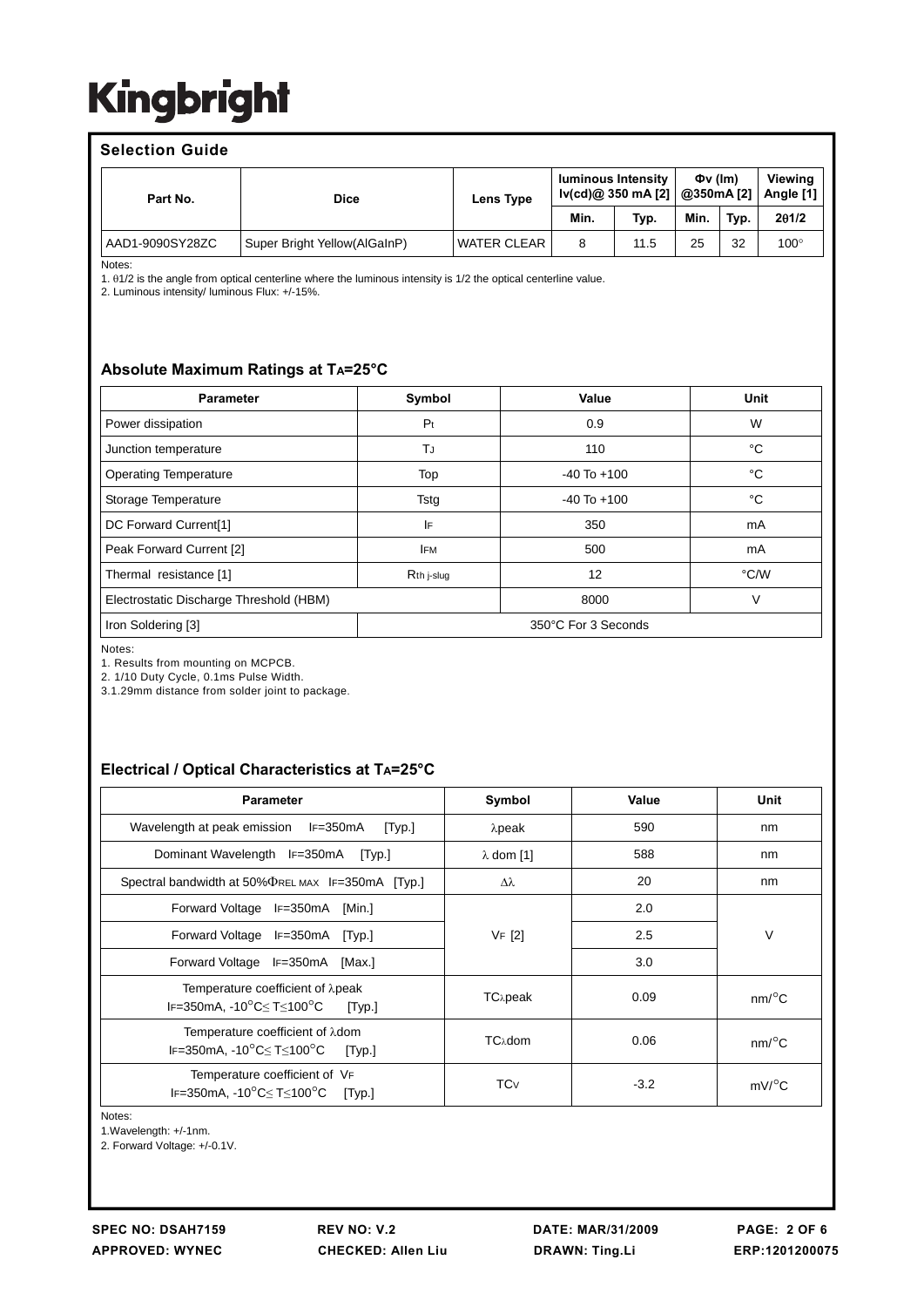### **AAD1-9090SY28ZC**



**SPEC NO: DSAH7159 REV NO: V.2 DATE: MAR/31/2009 PAGE: 3 OF 6 APPROVED: WYNEC CHECKED: Allen Liu DRAWN: Ting.Li ERP:1201200075**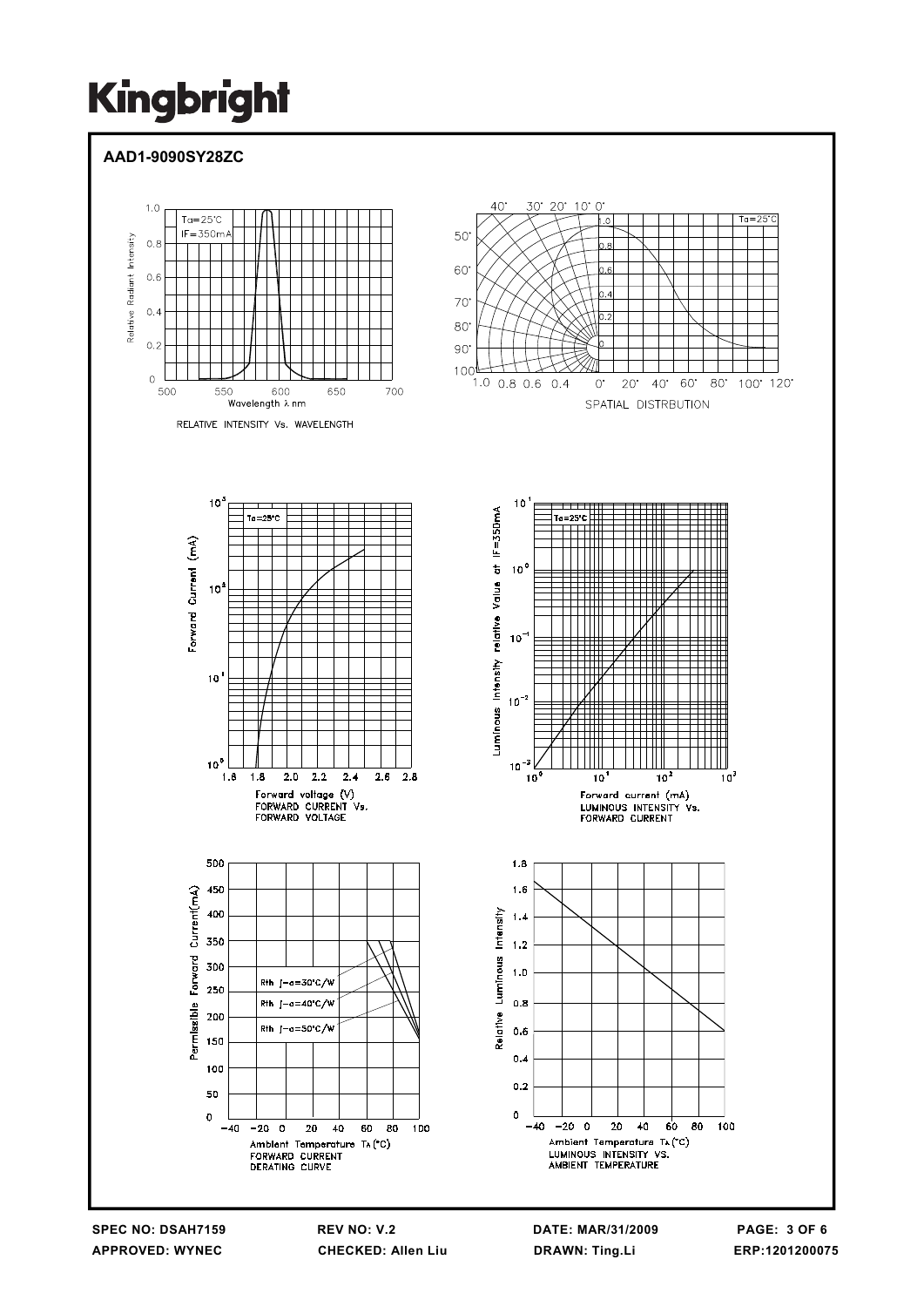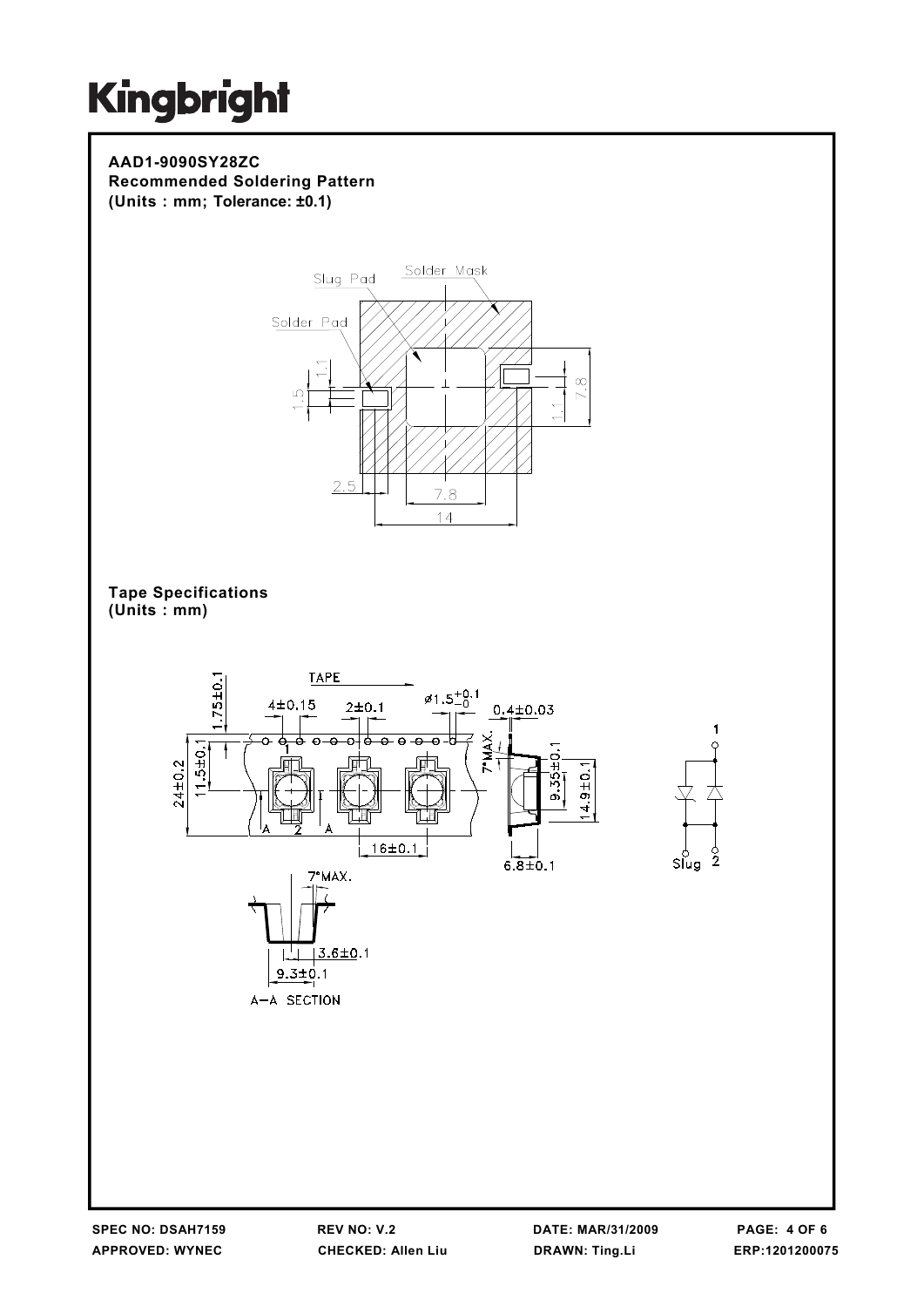#### **AAD1-9090SY28ZC Recommended Solder Steps**